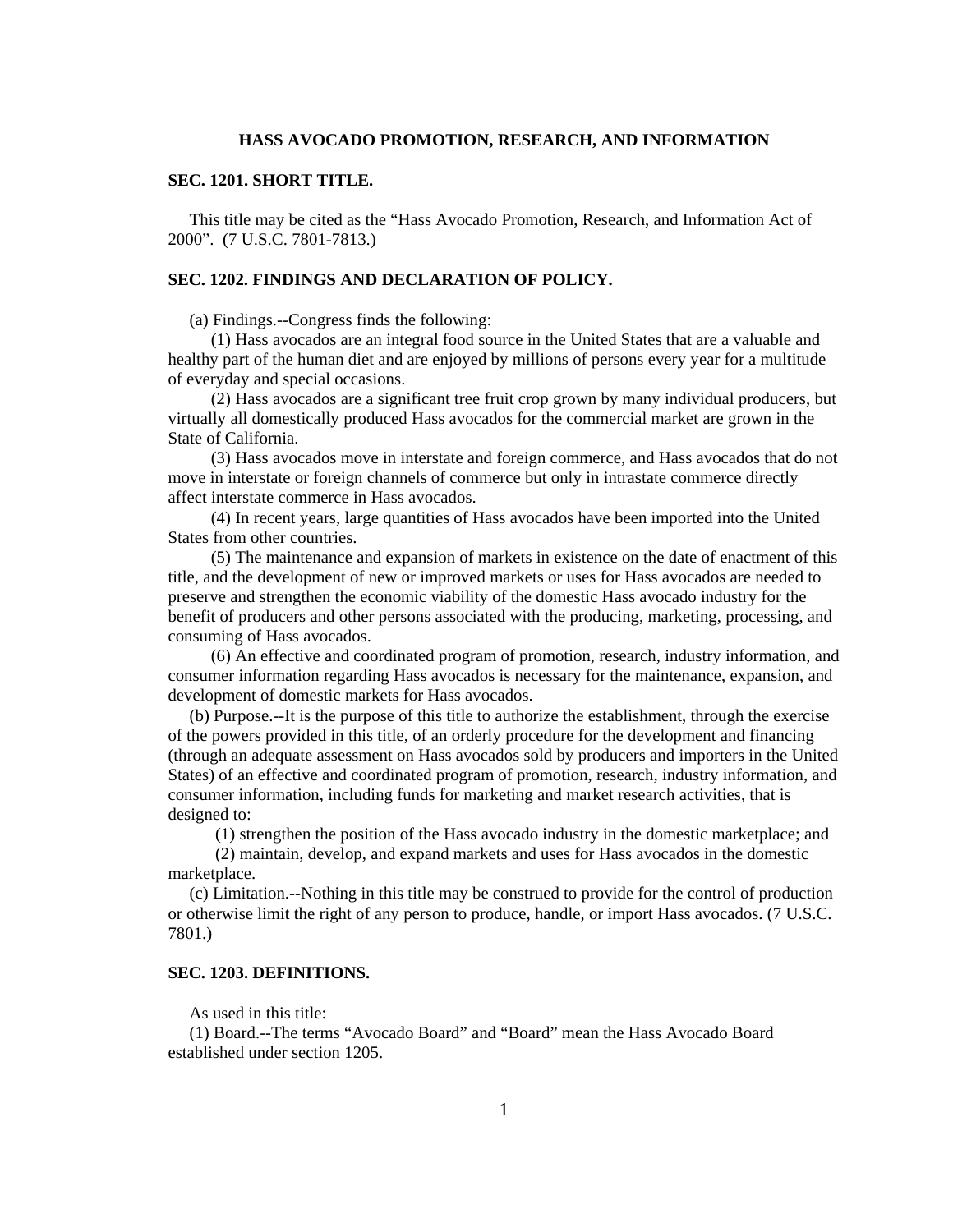(2) Conflict of interest.--The term "conflict of interest" means a situation in which a member or employee of the Board has a direct or indirect financial interest in a person that performs a service for, or enters into a contract with, the Board for anything of economic value.

 (3) Consumer information.--The term "consumer information" means any action or program that provides information to consumers and other persons on the use, nutritional attributes, and other information that will assist consumers and other persons in making evaluations and decisions regarding the purchase, preparation, and use of Hass avocados.

(4) Customs.--The term "Customs" means the United States Customs Service.

 (5) Department.--The term "Department" means the United States Department of Agriculture. (6) Hass avocado.--

(A) In general.--The term "Hass avocado" includes:

(i) the fruit of any Hass variety avocado tree; and

 (ii) any other type of avocado fruit that the Board, with the approval of the Secretary, determines is so similar to the Hass variety avocado as to be indistinguishable to consumers in fresh form.

 (B) Form of fruit.--Except as provided in subparagraph (C), the term includes avocado fruit described in subparagraph (A) whether in fresh, frozen, or any other processed form.

 (c) Exceptions.--In any case in which a handler further processes avocados described in subparagraph (A), or products of such avocados, for sale to a retailer, the Board, with the approval of the Secretary, may determine that such further processed products do not constitute a substantial value of the product and that, based on its determination, the product shall not be treated as a product of Hass avocados subject to assessment under the order. In addition, the Board, with the approval of the Secretary, may exempt certain frozen avocado products from assessment under the order.

(7) Handler.--

 (A) First handler.--The term "first handler" means a person operating in the Hass avocados marketing system that sells domestic or imported Hass avocados for United States domestic consumption, and who is responsible for remitting assessments to the Board. The term includes an importer or producer who sells directly to consumers Hass avocados that the importer or producer has imported into the United States or produced, respectively.

 (B) Exempt handler.--The term "exempt handler" means a person who would otherwise be considered a first handler, except that all avocados purchased by the person have already been subject to the assessment under section 1205(h).

 (8) Importer.--The term "importer" means any person who imports Hass avocados into the United States.

 (9) Industry information.--The term "industry information" means information and programs that are designed to increase efficiency in processing, enhance the development of new markets and marketing strategies, increase marketing efficiency, and activities to enhance the image of Hass avocados and the Hass avocado industry domestically.

 (10) Order.--The term "order" means the Hass avocado promotion, research, and information order issued under this title.

 (11) Person.--The term "person" means any individual, group of individuals, firm, partnership, corporation, joint stock company, association, cooperative, or other legal entity.

(12) Producer.--The term "producer" means any person who  $\Box$ 

(A) is engaged in the domestic production of Hass avocados for commercial use; and

(B) owns, or shares the ownership and risk of loss, of such Hass avocados.

 (13) Promotion.--The term "promotion" means any action to advance the image, desirability, or marketability of Hass avocados, including paid advertising, sales promotion, and publicity, in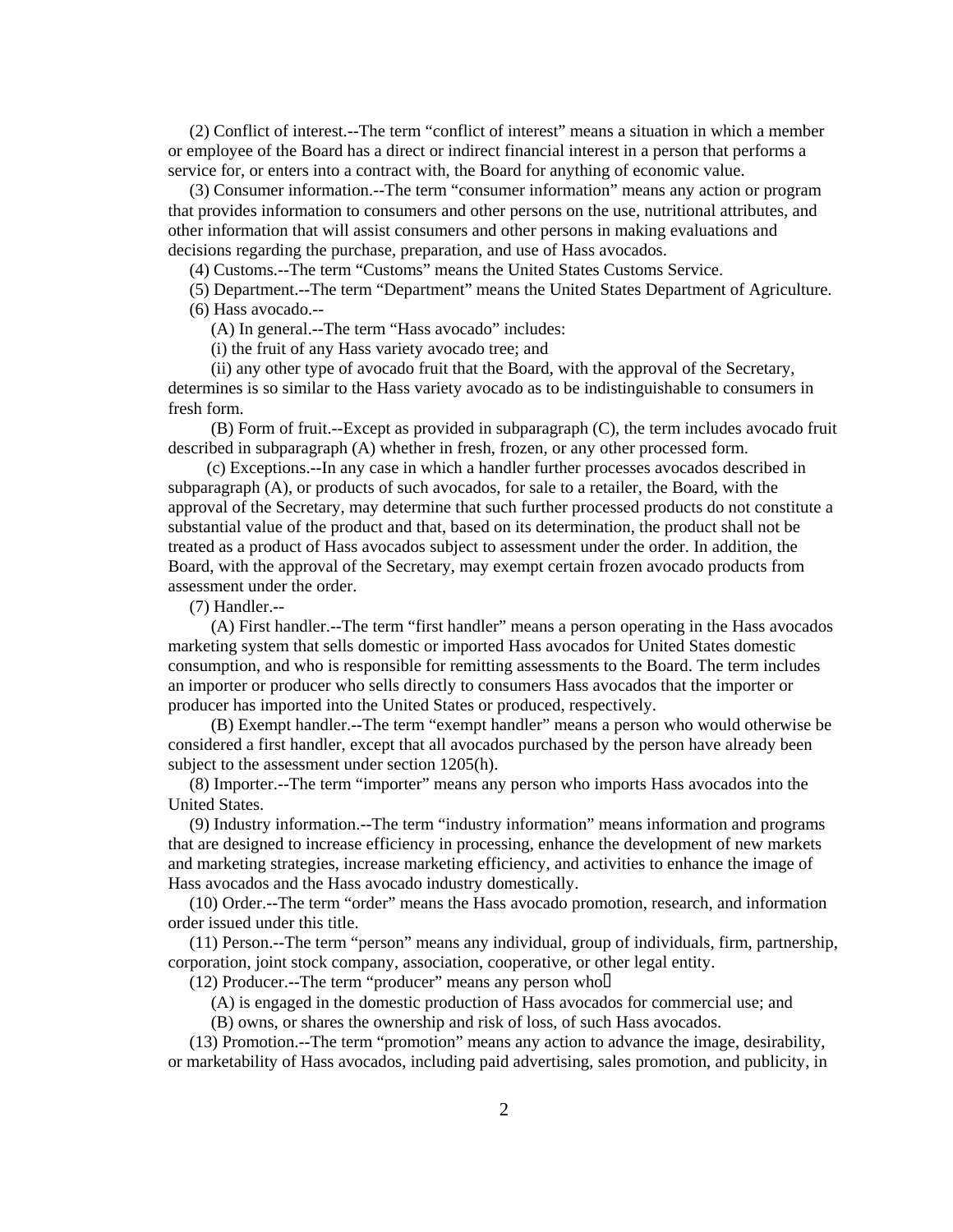order to improve the competitive position and stimulate sales of Hass avocados in the domestic marketplace.

 (14) Research.--The term "research" means any type of test, study, or analysis relating to market research, market development, and marketing efforts, or relating to the use, quality, or nutritional value of Hass avocados, other related food science research, or research designed to advance the image, desirability, and marketability of Hass avocados.

(15) Secretary.--The term "Secretary" means the Secretary of Agriculture.

 (16) State.--The term "State" means each of the several States of the United States, the District of Columbia, the Commonwealth of Puerto Rico, the Commonwealth of the Northern Mariana Islands, the United States Virgin Islands, Guam, American Samoa, the Republic of the Marshall Islands, and the Federated States of Micronesia.

 (17) United states.--The term "United States" means the United States collectively. (7 U.S.C. 7802.)

#### **SEC. 1204. ISSUANCE OF ORDERS.**

(a) In General.--

 (1) Issuance.--To effectuate the policy of this title specified in section 1202(b), the Secretary, subject to the procedures provided in subsection (b), shall issue orders under this title applicable to producers, importers, and first handlers of Hass avocados.

(2) Scope.--Any order shall be national in scope.

(3) One order.--Not more than one order shall be in effect at any one time.

(b) Procedures.--

 (1) Proposal for an order.--An existing organization of avocado producers established pursuant to a State statute, or any other person who will be affected by this title, may request the issuance of, and submit a proposal for an order.

 (2) Publication of proposal.--The Secretary shall publish a proposed order and give notice and opportunity for public comment on the proposed order not later than 60 days after receipt by the Secretary of a proposal for an order from an existing organization of avocado producers established pursuant to a State statute, as provided in paragraph (1).

(3) Issuance of order.--

 (A) In general.--After notice and opportunity for public comment are provided in accordance with paragraph (2), the Secretary shall issue the order, taking into consideration the comments received and including in the order such provisions as are necessary to ensure that the order is in conformity with this title.

 (B) Effective date.--The order shall be issued and become effective only after an affirmative vote in a referendum as provided in section 1206, but not later than 180 days after publication of the proposed order.

 (c) Amendments.--The Secretary, from time to time, may amend an order. The provisions of this title applicable to an order shall be applicable to any amendment to an order. (7 U.S.C. 7803.)

### **SEC. 1205. REQUIRED TERMS IN ORDERS.**

(a) In General.--An order shall contain the terms and provisions specified in this section.

(b) Hass Avocado Board.--

(1) Establishment and membership.--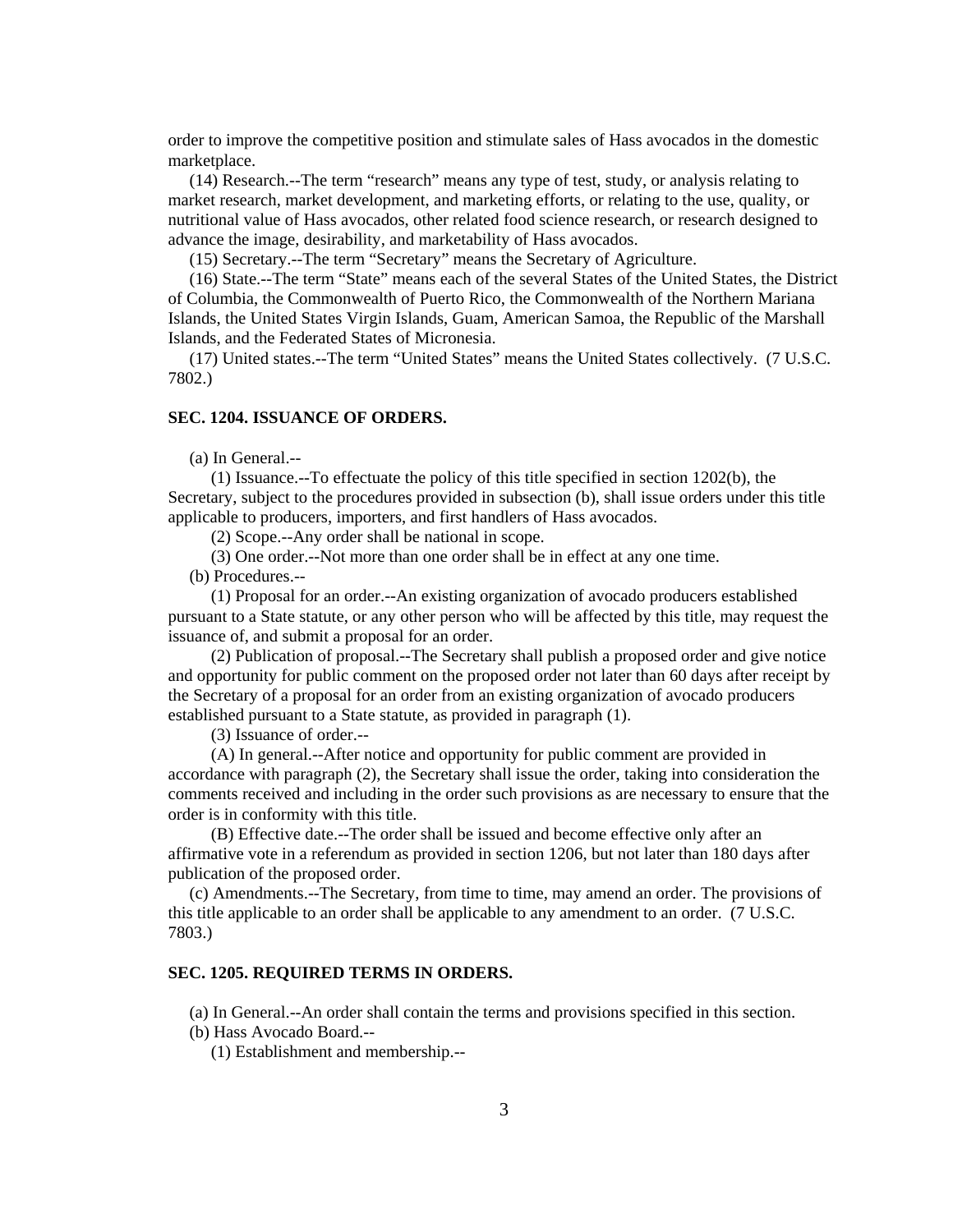(A) Establishment.--The order shall provide for the establishment of a Hass Avocado Board, consisting of 12 members, to administer the order.

(B) Membership.--

 (i) Appointment.--The order shall provide that members of the Board shall be appointed by the Secretary from nominations submitted as provided in this subsection.

 (ii) Composition.--The Board shall consist of participating domestic producers and importers.

(c) Special definition of importer.--In this subsection, the term  $\Box$  importer  $\Box$  means a person who is involved in, as a substantial activity, the importation, sale, and marketing of Hass avocados in the United States (either directly or as an agent, broker, or consignee of any person or nation that produces or handles Hass avocados outside the United States for sale in the United States), and who is subject to assessments under the order.

(2) Distribution of appointments.--

 (A) In general.--The order shall provide that the membership of the Board shall consist of the following:

 (i) Seven members who are domestic producers of Hass avocados and are subject to assessments under the order.

 (ii) Two members who represent importers of Hass avocados and are subject to assessments under the order.

 (iii) Three members who are domestic producers of Hass avocados and are subject to assessments under the order, or are importers of Hass avocados and are subject to assessments under the order, to reflect the proportion of domestic production and imports supplying the United States market, which shall be based on the Secretary's determination of the average volume of domestic production of Hass avocados proportionate to the average volume of imports of Hass avocados in the United States over the previous three years.

 (B) Adjustment in board representation.--Three years after the assessment of Hass avocados commences pursuant to an order, and at the end of each three-year period thereafter, the Avocado Board shall adjust the proportion of producer representatives to importer representatives on the Board under subparagraph (A)(iii) on the basis of the amount of assessments collected from producers and importers over the immediately preceding three-year period. Any adjustment under this subparagraph shall be subject to the review and approval of the Secretary.

(3) Nomination process.--The order shall provide that

(A) 2 nominees shall be submitted for each appointment to the Board;

 (B) nominations for each appointment of a producer or an importer shall be made by domestic producers or importers, respectively

 (i) in the case of producers, through an election process which utilizes existing organizations of avocado producers established pursuant to a State statute, with approval by the Secretary; and

 (ii) in the case of importers, nominations are submitted by importers under such procedures as the Secretary determines appropriate; and

 (C) in any case in which producers or importers fail to nominate individuals for an appointment to the Board, the Secretary may appoint an individual to fill the vacancy on a basis provided in the order or other regulations of the Secretary.

 (4) Alternates.--The order shall provide for the selection of alternate members of the Board by the Secretary in accordance with procedures specified in the order.

 $(5)$  Terms.--The order shall provide that  $\Box$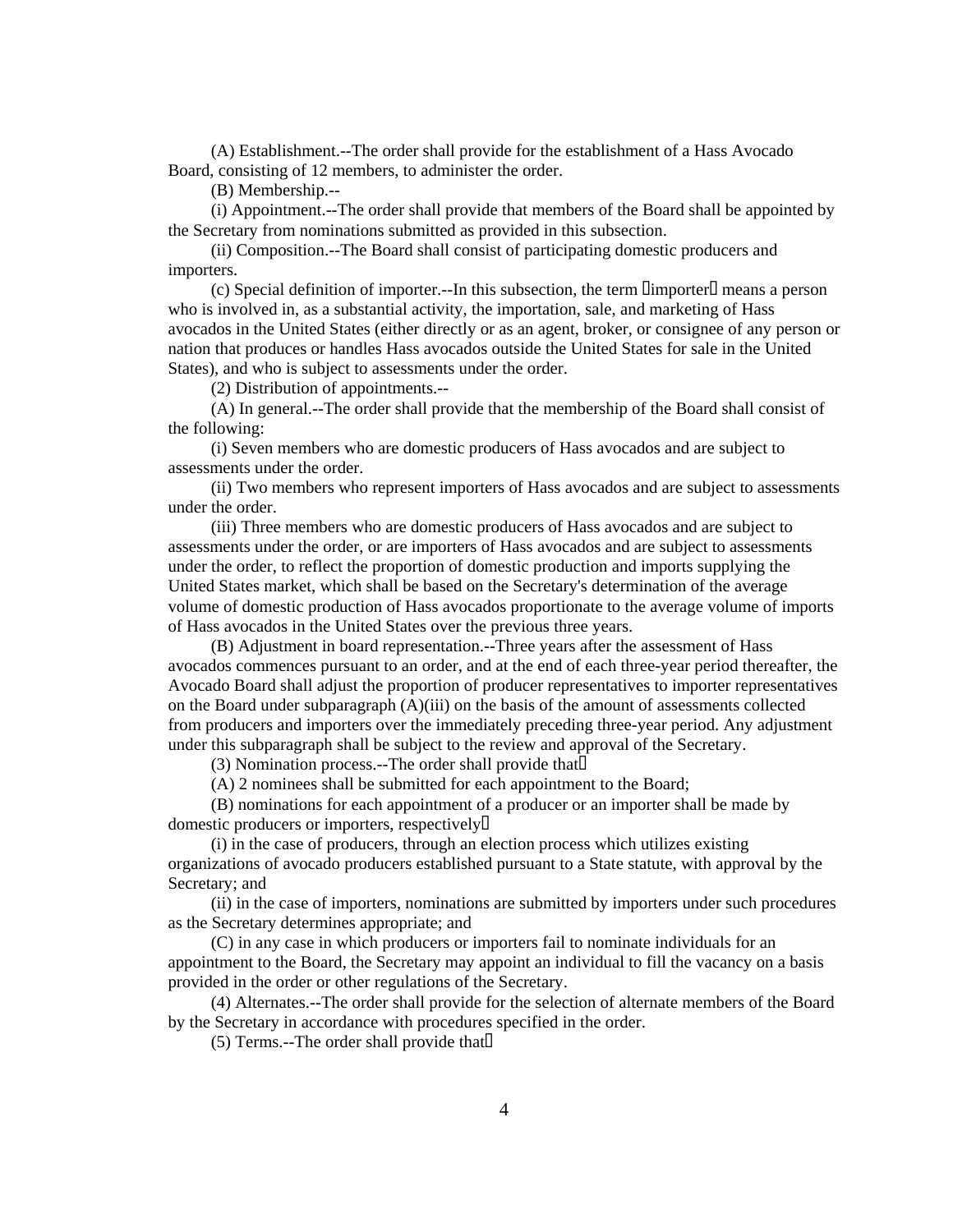(A) each term of appointment to the Board shall be for 3 years, except that, of the initial appointments, 4 of the appointments shall be for 2-year terms, 4 of the appointments shall be for 3-year terms, and 4 of the appointments shall be for 4-year terms; and

 (B) no member of the Board may serve more than 2 consecutive terms of three years, except that any member serving an initial term of 4 years may serve an additional term of 3 years.

(6) Replacement.--

 (A) Disqualification from board service.--The order shall provide that if a member or alternate of the Board who was appointed as a domestic producer or importer ceases to belong to the group for which such member was appointed, such member or alternate shall be disqualified from serving on the Board.

 (B) Manner of filling vacancy.--A vacancy arising as a result of disqualification or any other reason before the expiration of the term of office of an incumbent member or alternate of the Board shall be filled in a manner provided in the order.

 (7) Compensation.--The order shall provide that members and alternates of the Board shall serve without compensation, but shall be reimbursed for the reasonable expenses incurred in performing duties as members or alternates of the Board.

 (c) General Responsibilities of the Avocado Board.--The order shall define the general responsibilities of the Avocado Board, which shall include the responsibility to--

(1) administer the order in accordance with the terms and provisions of the order;

 (2) meet, organize, and select from among the members of the Board a chairperson, other officers, and committees and subcommittees, as the Board determines to be appropriate;

 (3) recommend to the Secretary rules and regulations to effectuate the terms and provisions of the order;

 (4) employ such persons as the Board determines are necessary, and set the compensation and define the duties of the persons;

 (5)(A) develop budgets for the implementation of the order and submit the budgets to the Secretary for approval under subsection (d); and

 (B) propose and develop (or receive and evaluate), approve, and submit to the Secretary for approval under subsection (d) plans or projects for Hass avocado promotion, industry information, consumer information, or related research;

 (6)(A) implement plans and projects for Hass avocado promotion, industry information, consumer information, or related research, as provided in subsection (d); or

 (B) contract or enter into agreements with appropriate persons to implement the plans and projects, as provided in subsection (e), and pay the costs of the implementation, or contracts and agreement, with funds received under the order;

 (7) evaluate on-going and completed plans and projects for Hass avocado promotion, industry information, consumer information, or related research and comply with the independent evaluation provisions of the Commodity Promotion, Research, and Information Act of 1996 (subtitle B of title V of Public Law 104 127; 7 U.S.C. 7401 et seq.);

(8) receive, investigate, and report to the Secretary complaints of violations of the order;

(9) recommend to the Secretary amendments to the order;

 (10) invest, pending disbursement under a plan or project, funds collected through assessments authorized under this title only in--

(A) obligations of the United States or any agency of the United States;

(B) general obligations of any State or any political subdivision of a State;

 (C) any interest-bearing account or certificate of deposit of a bank that is a member of the Federal Reserve System; or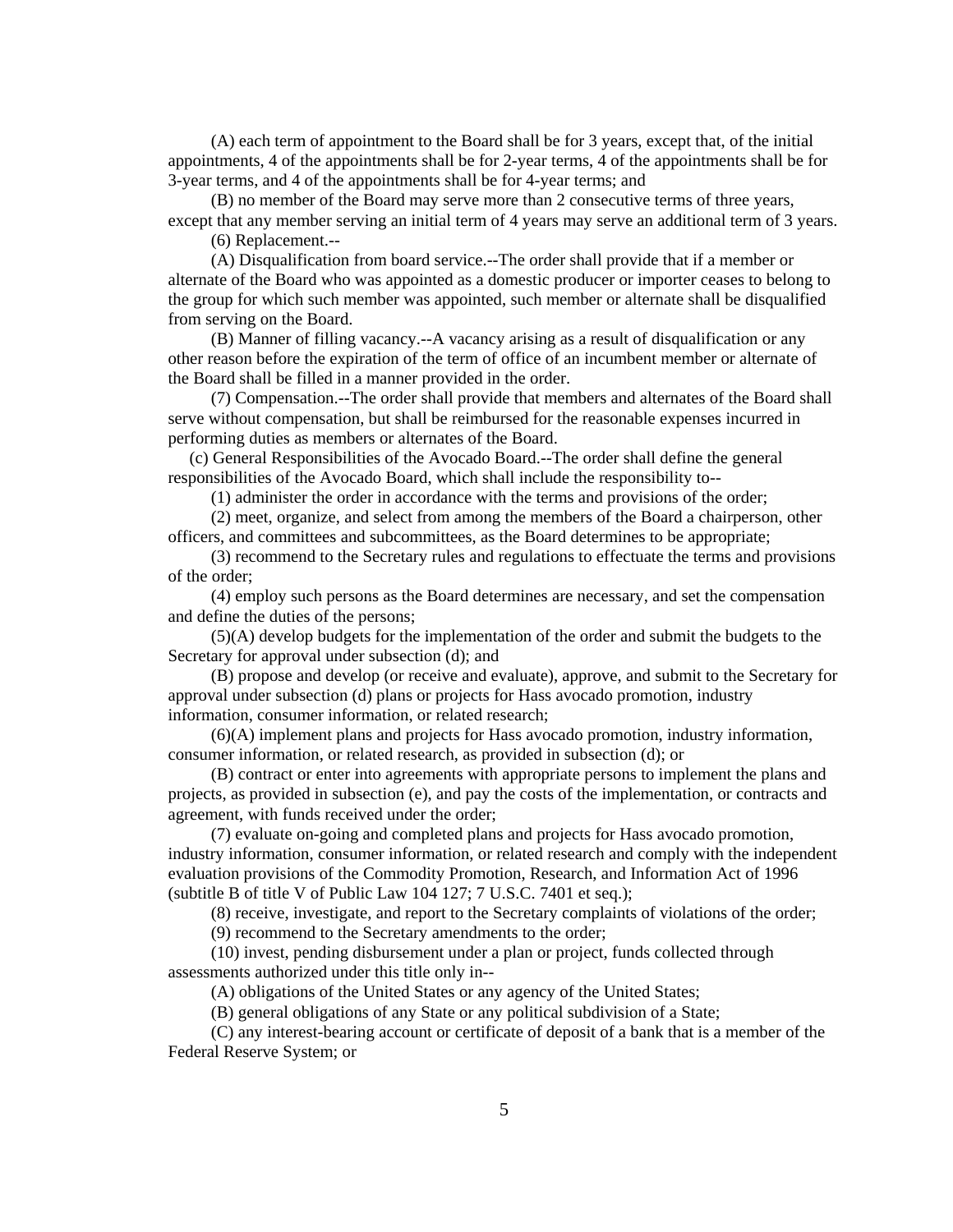(D) obligations fully guaranteed as to principal and interest by the United States, except that income from any such invested funds may be used only for a purpose for which the invested funds may be used;

(11) borrow funds necessary for the startup expenses of the order; and

(12) provide the Secretary such information as the Secretary may require.

(d) Budgets; Plans and Projects.--

 (1) Submission of budgets.--The order shall require the Board to submit to the Secretary for approval budgets, on a fiscal year basis, of the anticipated expenses and disbursements of the Board in the implementation of the order, including the projected costs of Hass avocado promotion, industry information, consumer information, and related research plans and projects.

(2) Plans and projects.--

 $(A)$  Promotion and consumer information.--The order shall provide

 (i) for the establishment, implementation, administration, and evaluation of appropriate plans and projects for advertising, sales promotion, other promotion, and consumer information with respect to Hass avocados, and for the disbursement of necessary funds for the purposes described in this clause; and

 (ii) that any plan or project referred to in clause (i) shall be directed toward increasing the general demand for Hass avocados in the domestic marketplace.

 (B) Industry information.--The order shall provide for the establishment, implementation, administration, and evaluation of appropriate plans and projects that will lead to the development of new markets, maintain and expand existing markets, lead to the development of new marketing strategies, or increase the efficiency of the Hass avocado industry, and activities to enhance the image of the Hass avocado industry, and for the disbursement of necessary funds for the purposes described in this subparagraph.

(c) Research.--The order shall provide for

 (i) the establishment, implementation, administration, and evaluation of plans and projects for market development research, research with respect to the sale, distribution, marketing, use, quality, or nutritional value of Hass avocados, and other research with respect to Hass avocado marketing, promotion, industry information or consumer information;

(ii) the dissemination of the information acquired through the plans and projects; and

(iii) the disbursement of such funds as are necessary to carry out this subparagraph.

 (D) Submission to secretary.--The order shall provide that the Board shall submit to the Secretary for approval a proposed plan or project for Hass avocados promotion, industry information, consumer information, or related research, as described in subparagraphs (A), (B), and  $(C)$ .

 (3) Approval by Secretary.--A budget, plan, or project for Hass avocados promotion, industry information, consumer information, or related research may not be implemented prior to approval of the budget, plan, or project by the Secretary. Not later than 45 days after receipt of such a budget, plan, or project, the Secretary shall notify the Board whether the Secretary approves or disapproves the budget, plan, or project. If the Secretary fails to provide such notice before the end of the 45-day period, the budget, plan, or project shall be deemed to be approved and may be implemented by the Board.

(e) Contracts and Agreements.--

 (1) Promotion, consumer information, industry information and related research plans and projects.--

 (A) In general.--To ensure the efficient use of funds, the order shall provide that the Board, with the approval of the Secretary, shall enter into a contract or an agreement with an avocado organization established by State statute in a State with the majority of Hass avocado production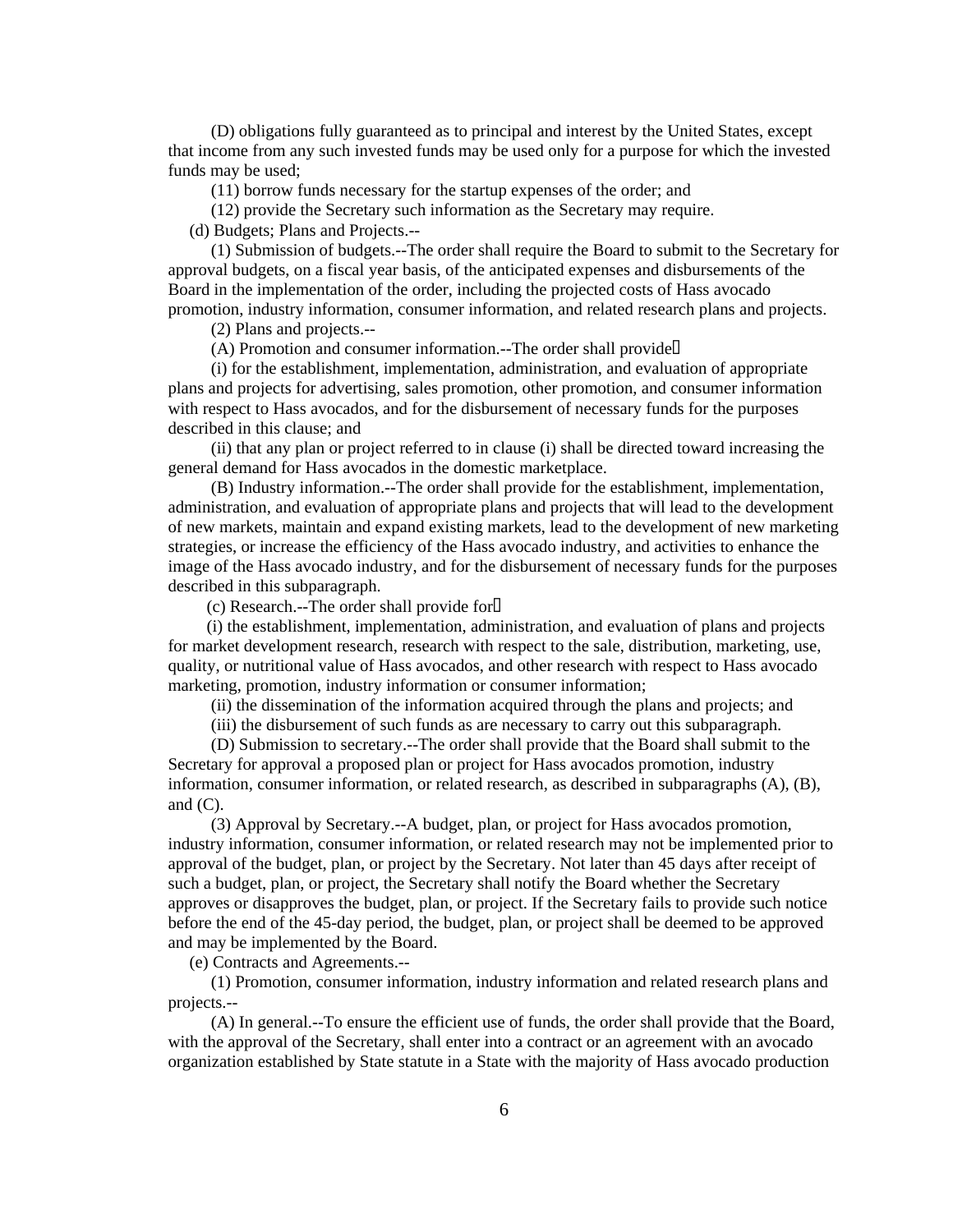in the United States, for the implementation of a plan or project for promotion, industry information, consumer information, or related research with respect to Hass avocados, and for the payment of the cost of the contract or agreement with funds received by the Board under the order.

 (B) Requirements.--The order shall provide that any contract or agreement entered into under this paragraph shall provide that

 (i) the contracting or agreeing party shall develop and submit to the Board a plan or project, together with a budget that includes the estimated costs to be incurred for the plan or project;

(ii) the plan or project shall become effective on the approval of the Secretary; and

(iii) the contracting party or agreeing party shall

(I) keep accurate records of all transactions of the party;

(II) account for funds received and expended;

(III) make periodic reports to the Board of activities conducted; and

(IV) make such other reports as the Board or the Secretary shall require.

 (2) Other contracts and agreements.--The order shall provide that the Board, with the approval of the Secretary, may enter into a contract or agreement for administrative services. Any contract or agreement entered into under this paragraph shall include provisions comparable to the provisions described in paragraph  $(1)(B)$ .

(f) Books and Records of Board.--

(1) In general.--The order shall require the Board to  $\Box$ 

 (A) maintain such books and records (which shall be available to the Secretary for inspection and audit) as the Secretary may require;

 (B) prepare and submit to the Secretary, from time to time, such reports as the Secretary may require; and

 (C) account for the receipt and disbursement of all the funds entrusted to the Board, including all assessment funds disbursed by the Board to a State organization of avocado producers established pursuant to State law.

 (2) Audits.--The Board shall cause the books and records of the Board to be audited by an independent auditor at the end of each fiscal year. A report of each audit shall be submitted to the Secretary.

(g) Control of Administrative Costs.--

 (1) System of cost controls.--The order shall provide that the Board shall, as soon as practicable after the order becomes effective and after consultation with the Secretary and other appropriate persons, implement a system of cost controls based on normally accepted business practices that:

 (A) will ensure that the costs incurred by the Board in administering the order in any fiscal year shall not exceed 10 percent of the projected level of assessments to be collected by the Board for that fiscal year; and

 (B) cover the minimum administrative activities and personnel needed to properly administer and enforce the order, and conduct, supervise, and evaluate plans and projects under the order.

 (2) Use of existing personnel and facilities.--The Board shall use, to the extent possible, the resources, staffs, and facilities of existing organizations, as provided in subsection (e)(1)(A).

(h) Assessments.--

(1) Authority.--

 (A) In general.--The order shall provide that each first handler shall remit to the Board, in the manner provided in the order, an assessment collected from the producer, except to the extent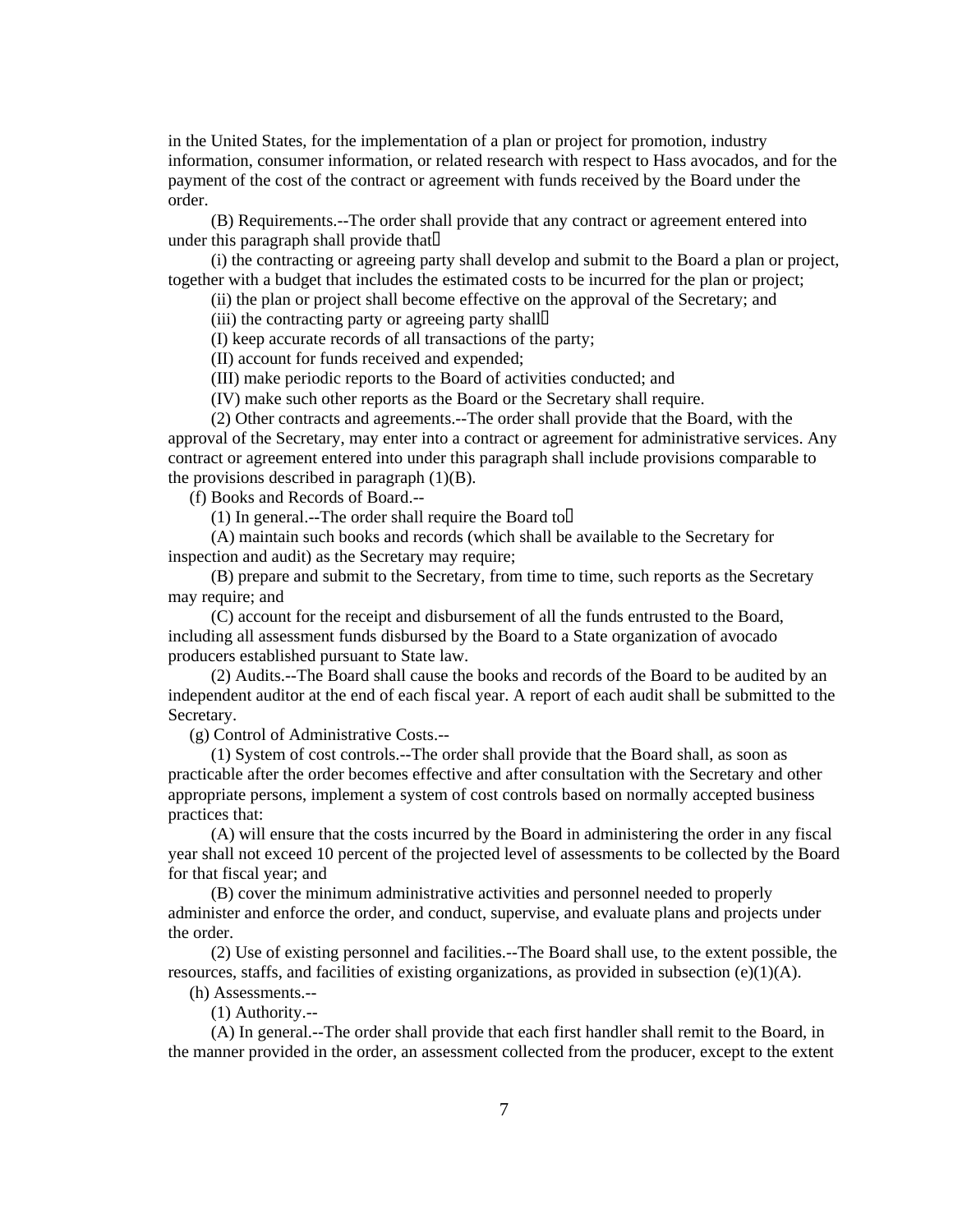that the sale is excluded from assessments under paragraph (6). In the case of imports, the assessment shall be levied upon imports and remitted to the Board by Customs.

 (B) Published lists.--To facilitate the payment of assessments under this paragraph, the Board shall publish lists of first handlers required to remit assessments under the order and exempt handlers.

(C) Making determinations.--

 (i) First handler status.--The order shall contain provisions regarding the determination of the status of a person as a first handler or exempt handler.

 (ii) Producer-handlers.--For purposes of paragraph (3), a producer-handler shall be considered the first handler of those Hass avocados that are produced by that producer-handler and packed by that producer-handler for sale at wholesale or retail.

 (iii) Importers.--The assessment on imported Hass avocados shall be paid by the importer to Customs at the time of entry into the United States and shall be remitted by Customs to the Board. Importation occurs when Hass avocados originating outside the United States are released from custody of Customs and introduced into the stream of commerce within the United States. Importers include persons who hold title to foreign-produced Hass avocados immediately upon release by Customs, as well as any persons who act on behalf of others, as agents, brokers, or consignees, to secure the release of Hass avocados from Customs and the introduction of the released Hass avocados into the current of commerce.

 (2) Assessment rates.--With respect to assessment rates, the order shall contain the following terms:

 (A) Initial rate.--The rate of assessment on Hass avocados shall be \$.025 per pound on fresh avocados or the equivalent rate for processed avocados on which an assessment has not been paid.

(B) Changes in the rate.--

 (i) In general.--Once the order is in effect, the uniform assessment rate may be increased or decreased not more than once annually, but in no event shall the rate of assessment be in excess of \$.05 per pound.

(ii) Requirements.--Any change in the rate of assessment under this subparagraph:

 (I) may be made only if adopted by the Board by an affirmative vote of at least seven members of the Board and approved by the Secretary as necessary to achieve the objectives of this title (after public notice and opportunity for comment in accordance with section 553 of title 5, United States Code, and without regard to sections 556 and 557 of such title);

(II) shall be announced by the Board not less than 30 days prior to going into effect; and

(III) shall not be subject to a vote in a referendum conducted under section 1206.

(3) Collection by first handlers.--Except as provided in paragraph  $(1)(C)(iii)$ , the first handler of Hass avocados shall be responsible for the collection of assessments from the producer under this subsection. As part of the collection of assessments, the first handler shall maintain a separate record of the Hass avocados of each producer whose Hass avocados are so handled, including the Hass avocados produced by the first handler.

 (4) Timing of submitting assessments.--The order shall provide that each person required to remit assessments under this subsection shall remit to the Board the assessment due from each sale of Hass avocados that is subject to an assessment within such time period after the sale (not to exceed 60 days after the end of the month in which the sale took place) as is specified in the order.

 (5) Claiming an exemption from collecting assessments.--To claim an exemption under section 1203(6) as an exempt handler for a particular fiscal year, a person shall submit an application to the Board: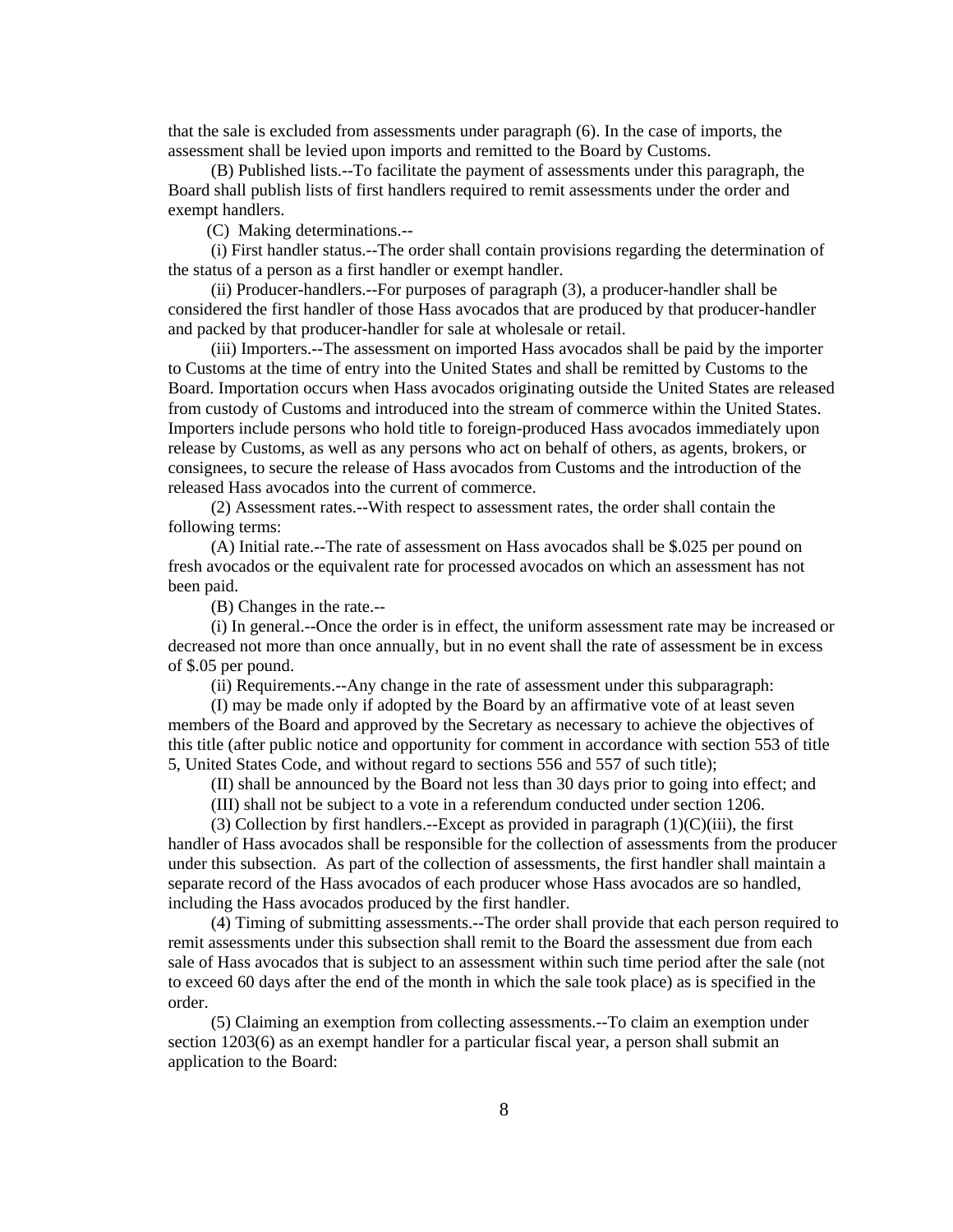(A) stating the basis for such exemption; and

 (B) certifying such person will not purchase Hass avocados in the United States on which an assessment has not been paid for the current fiscal year.

 (6) Exclusion.--An order shall exclude from assessments under the order any sale of Hass avocados for export from the United States.

 (7) Use of assessment funds.--The order shall provide that assessment funds shall be used for payment of costs incurred in implementing and administering the order, with provision for a reasonable reserve, and to cover the administrative costs incurred by the Secretary in implementing and administering this title, including any expenses incurred by the Secretary in conducting referenda under this title, subject to subsection (I).

 (8) Assessment funds for state association.--The order shall provide that a State organization of avocado producers established pursuant to State law shall receive an amount equal to the product obtained by multiplying the aggregate amount of assessments attributable to the pounds of Hass avocados produced in such State by 85 percent. The State organization shall use such funds and any proceeds from the investment of such funds for financing domestic promotion, research, consumer information, and industry information plans and projects, except that no such funds shall be used for the administrative expenses of such State organization.

(9) Assessment funds for importers associations.--

 (A) In general.--The order shall provide that any importers association shall receive a credit described in subparagraph (B) if such association is:

 (i) established pursuant to State law that requires detailed State regulation comparable to that applicable to the State organization of United States avocado producers, as determined by the Secretary; or

 (ii) certified by the Secretary as meeting the requirements applicable to the Board as to budgets, plans, projects, audits, conflicts of interest, and reimbursements for administrative costs incurred by the Secretary.

 (B) Credit.--An importers association described in subparagraph (A) shall receive 85 percent of the assessments paid on Hass avocados imported by the members of such association.

(C) Use of funds.--

 (i) In general.--Importers associations described in subparagraph (A) shall use the funds described in subparagraph (B) and proceeds from the investment of such funds for financing promotion, research, consumer information, and industry information plans and projects in the United States.

 (ii) Administrative expenses.--No funds described in subparagraph (C) shall be used for the administrative expenses of such importers association.

 (i) Reimbursement of Secretary Expenses.--The order shall provide for reimbursing the **Secretary**<sup>[]</sup>

 (1) for expenses not to exceed \$25,000 incurred by the Secretary in connection with any referendum conducted under section 1206;

 (2) for administrative costs incurred by the Secretary for supervisory work of up to 2 employee years annually after an order or amendment to any order has been issued and made effective; and

 (3) for costs incurred by the Secretary in implementation of the order issued under section 1204, for enforcement of the title and the order, for subsequent referenda conducted under section 1206, and in defending the Board in litigation arising out of action taken by the Board.

(j) Prohibition on Brand Advertising and Certain Claims.--

 (1) Prohibitions.--Except as provided in paragraph (2), a program or project conducted under this title shall not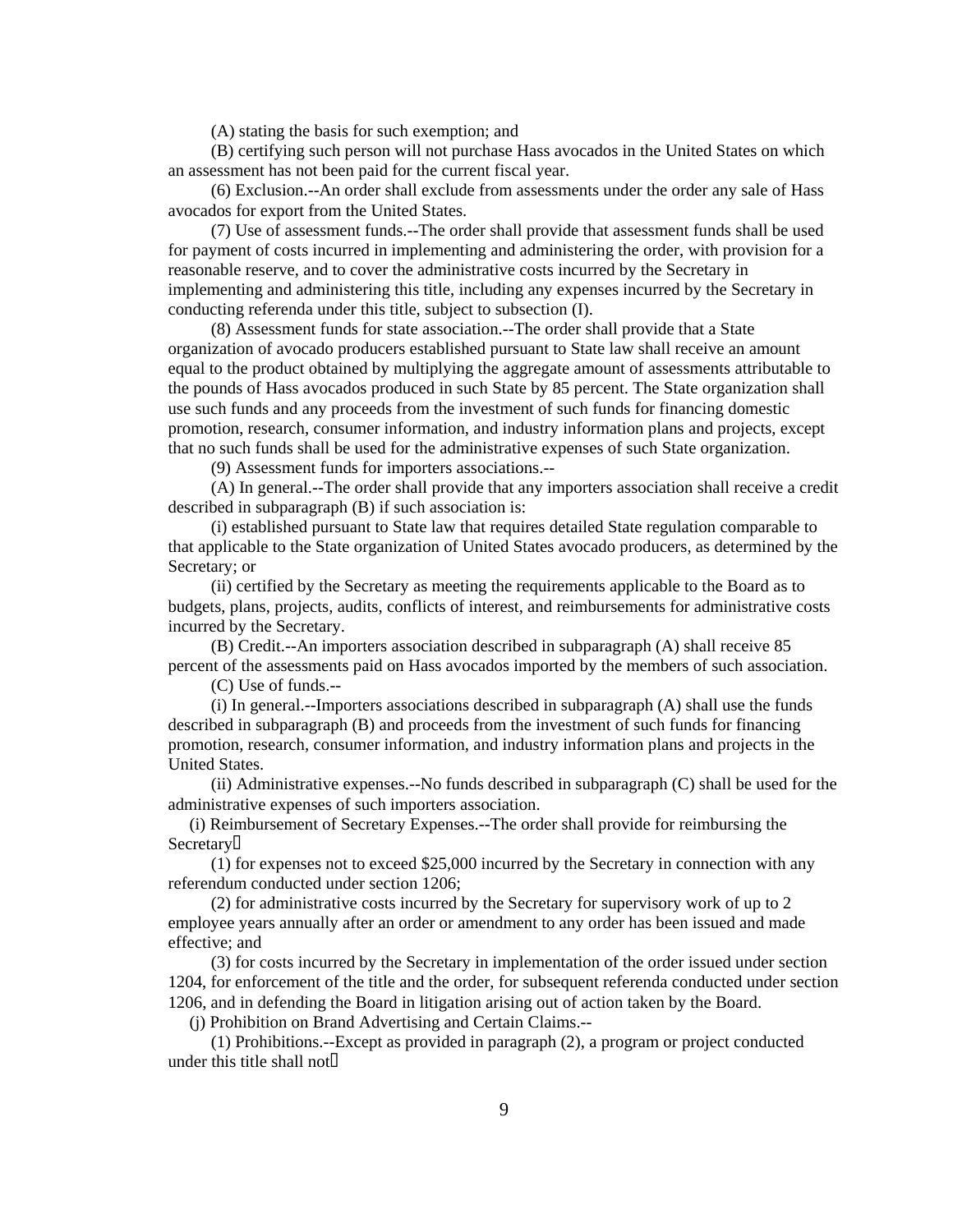(A) make any reference to private brand names;

(B) make false, misleading, or disparaging claims on behalf of Hass avocados; or

 (C) make false, misleading, or disparaging statements with respect to the attributes or use of any competing products.

 (2) Exceptions.--Paragraph (1) does not preclude the Board from offering its programs and projects for use by commercial parties, under such terms and conditions as the Board may prescribe as approved by the Secretary. For the purposes of this subsection, a reference to State of origin does not constitute a reference to a private brand name with regard to any funds credited to, or disbursed by the Board to, a State organization of avocado producers established pursuant to State law. Furthermore, for the purposes of this section, a reference to either State of origin or country of origin does not constitute a reference to a private brand name with regard to any funds credited to, or disbursed by the Board to, any importers association established or certified in accordance with subsection (h)(9)(A).

(k) Prohibition on Use of Funds To Influence Governmental Action.--

 (1) In general.--Except as otherwise provided in paragraph (2), the order shall prohibit any funds collected by the Board under the order from being used in any manner for the purpose of influencing legislation or government action or policy.

 (2) Exception.--Paragraph (1) shall not apply to the development or recommendation of amendments to the order.

 (l) Prohibition of Conflict of Interest.--The Board may not engage in, and shall prohibit the employees and agents of the Board from engaging in, any action that would be a conflict of interest.

(m) Books and Records; Reports.--

 (1) In general.--The order shall provide that each first handler, producer, and importer subject to the order shall maintain, and make available for inspection, such books and records as are required by the order and file reports at the time, in the manner, and having the content required by the order, to the end that such information is made available to the Secretary and the Board as is appropriate for the administration or enforcement of this title, the order, or any regulation issued under this title.

(2) Confidentiality requirement.--

 (A) In general.--Information obtained from books, records, or reports under paragraph (1) shall be kept confidential by all officers and employees of the Department of Agriculture and by the staff and agents of the Board.

 (B) Suits and hearings.--Information described in subparagraph (A) may be disclosed to the public only:

 (i) in a suit or administrative hearing brought at the request of the Secretary, or to which the Secretary or any officer of the United States is a party, involving the order; and

(ii) to the extent the Secretary considers the information relevant to the suit or hearing.

 (C) General statements and publications.--Nothing in this paragraph may be construed to prohibit

 (i) the issuance of general statements, based on the reports, of the number of persons subject to the order or statistical data collected from the reports, if the statements do not identify the information furnished by any person; or

 (ii) the publication, by direction of the Secretary, of the name of any person who violates the order, together with a statement of the particular provisions of the order violated by the person.

(3) Lists of importers.--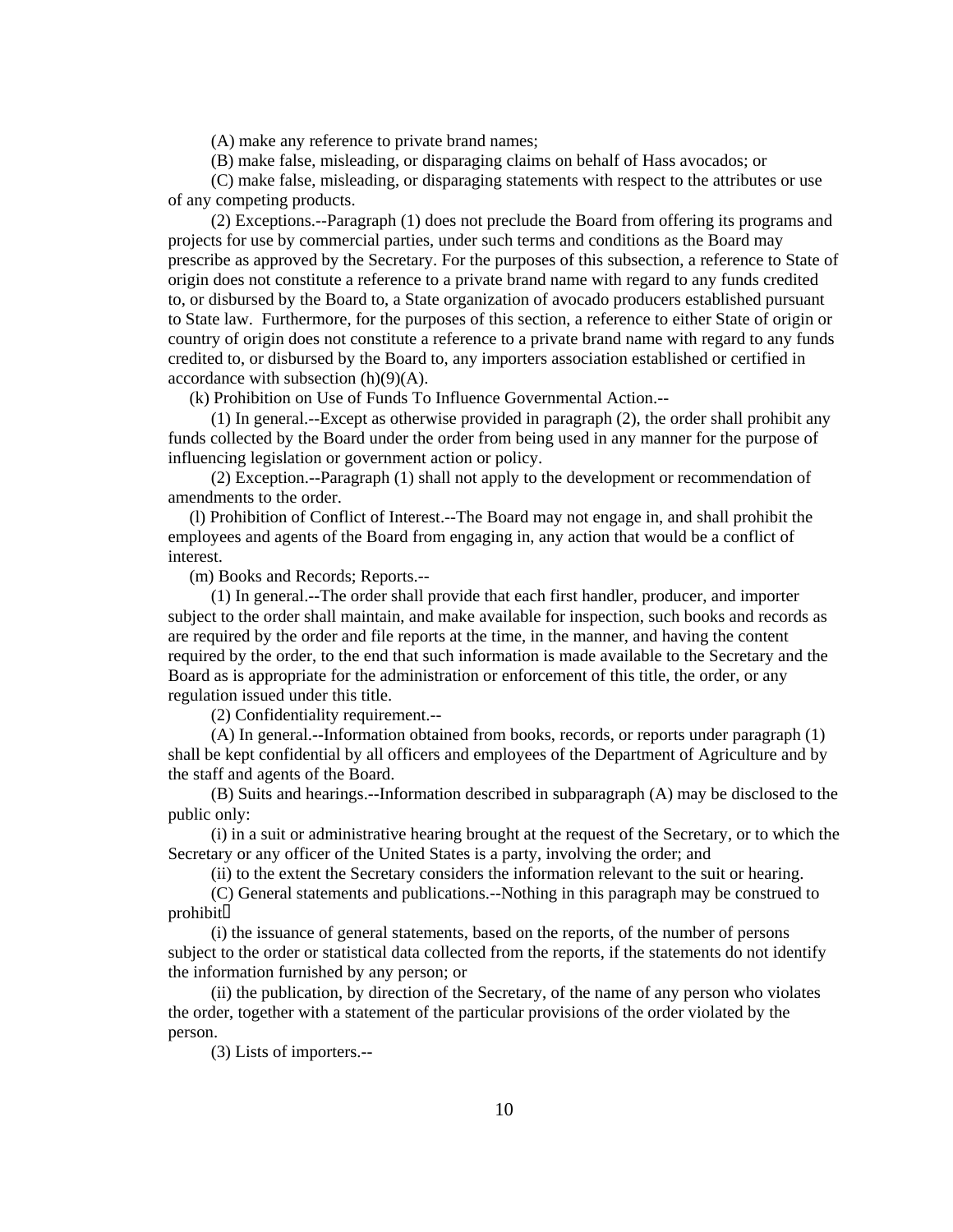(A) Review.--The order shall provide that the staff of the Board shall periodically review lists of importers of Hass avocados to determine whether persons on the lists are subject to the order.

 (B) Customs service.--On the request of the Secretary or the Board, the Commissioner of the United States Customs Service shall provide to the Secretary or the Board lists of importers of Hass avocados.

(n) Consultations with Industry Experts.--

 (1) In general.--The order shall provide that the Board may seek advice from and consult with experts from the production, import, wholesale, and retail segments of the Hass avocado industry to assist in the development of promotion, industry information, consumer information, and related research plans and projects.

(2) Special committees.--

 (A) In general.--For the purposes described in paragraph (1), the order shall authorize the appointment of special committees composed of persons other than Board members.

 (B) Consultation.--A committee appointed under subparagraph (A) shall consult directly with the Board.

 (o) Other Terms of the Order.--The order shall contain such other terms and provisions, consistent with this title, as are necessary to carry out this title (including provision for the assessment of interest and a charge for each late payment of assessments under subsection (h). (7 U.S.C. 7804.)

# **SEC. 1206. REFERENDA.**

(a) Requirements for Initial Referendum.--

 (1) Referendum required.--During the 60-day period immediately preceding the proposed effective date of an order issued under section  $1204(b)(3)$ , the Secretary shall conduct a referendum among producers and importers required to pay assessments under the order, as provided in section 1205(h)(1).

 (2) Approval of order needed.--The order shall become effective only if the Secretary determines that the order has been approved by a simple majority of all votes cast in the referendum.

(b) Votes Permitted.--

 (1) In general.--Each producer and importer eligible to vote in a referendum conducted under this section shall be entitled to cast 1 vote if they satisfy the eligibility requirements as defined in paragraph (2).

 (2) Eligibility.--For purposes of paragraph (1), producers and importers, as these terms are defined in section 1203, shall be considered to be eligible to vote if they have been producers or importers with sales of Hass avocados during a period of at least 1 year prior to the referendum.

(c) Manner of Conducting Referenda.--

 (1) In general.--Referenda conducted pursuant to this title shall be conducted in a manner determined by the Secretary.

 (2) Advance registration.--A producer or importer of Hass avocados who chooses to vote in any referendum conducted under this title shall register with the Secretary prior to the voting period, after receiving notice from the Secretary concerning the referendum under paragraph (4).

 (3) Voting.--A producer or importer of Hass avocados who chooses to vote in any referendum conducted under this title shall vote in accordance with procedures established by the Secretary. The ballots and other information or reports that reveal or tend to reveal the identity or vote of voters shall be strictly confidential.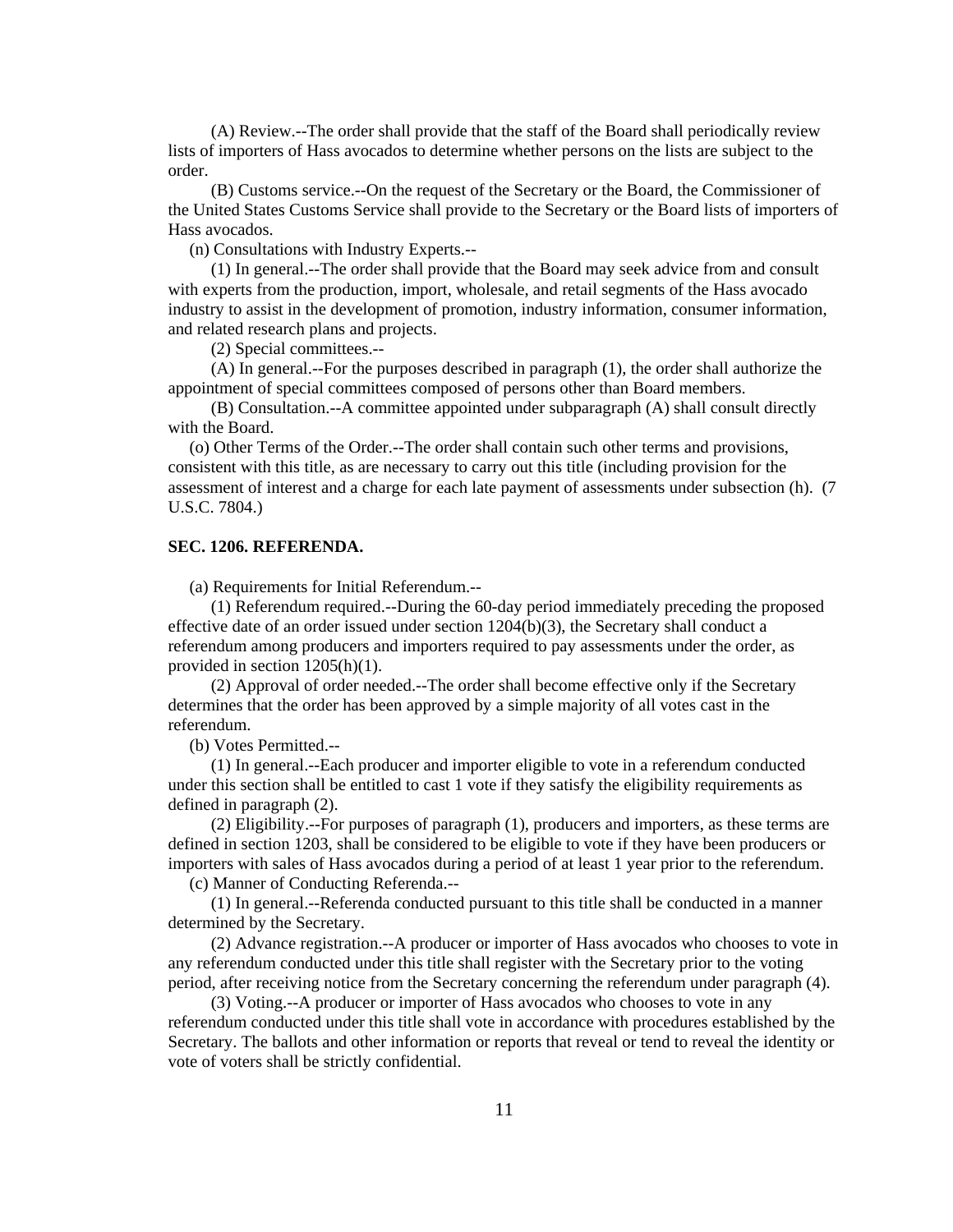(4) Notice.--The Secretary shall notify all producers and importers at least 30 days prior to the referendum conducted under this title. The notice shall explain the procedure established under this subsection.

 (d) Subsequent Referenda.--If an order is approved in a referendum conducted under subsection (a), effective beginning on the date that is 3 years after the date of the approval, the Secretary:

 (1) at the discretion of the Secretary, may conduct at any time a referendum of producers and importers required to pay assessments under the order, as provided in section 1205(h)(1), subject to the voting requirements of subsections (b) and (c), to ascertain whether eligible producers and importers favor suspension, termination, or continuance of the order; or

 (2) shall conduct a referendum of eligible producers and importers if requested by the Board or by a representative group comprising 30 percent or more of all producers and importers required to pay assessments under the order, as provided in section  $1205(h)(1)$ , subject to the voting requirements of subsections (b) and (c), to ascertain whether producers and importers favor suspension, termination, or continuance of the order.

 (e) Suspension or Termination.--If, as a result of a referendum conducted under subsection (d), the Secretary determines that suspension or termination of the order is favored by a simple majority of all votes cast in the referendum, the Secretary shall

 (1) not later than 180 days after the referendum, suspend or terminate, as appropriate, collection of assessments under the order; and

 (2) suspend or terminate, as appropriate, activities under the order as soon as practicable and in an orderly manner. (7 U.S.C. 7805.)

### **SEC. 1207. PETITION AND REVIEW.**

(a) Petition and Hearing.--

(1) Petition.--A person subject to an order may file with the Secretary a petition

 (A) stating that the order, any provision of the order, or any obligation imposed in connection with the order is not in accordance with law; and

(B) requesting a modification of the order or an exemption from the order.

 (2) Hearing.--The petitioner shall be given the opportunity for a hearing on a petition filed under paragraph (1), in accordance with regulations issued by the Secretary. Any such hearing shall be conducted in accordance with section 1209(b)(2) and be held within the United States judicial district in which the residence or principal place of business of the person is located.

 (3) Ruling.--After a hearing under paragraph (2), the Secretary shall make a ruling on the petition, which shall be final if in accordance with law.

 (4) Limitation.--Any petition filed under this subsection challenging an order, any provision of the order, or any obligation imposed in connection with the order, shall be filed within 2 years after the effective date of the order, provision, or obligation subject to challenge in the petition.

(b) Review.--

 (1) Commencement of action.--The district courts of the United States in any district in which a person who is a petitioner under subsection (a) resides or conducts business shall have jurisdiction to review the ruling of the Secretary on the petition of the person, if a complaint requesting the review is filed no later than 20 days after the date of the entry of the ruling by the Secretary.

 (2) Process.--Service of process in proceedings under this subsection shall be conducted in accordance with the Federal Rules of Civil Procedure.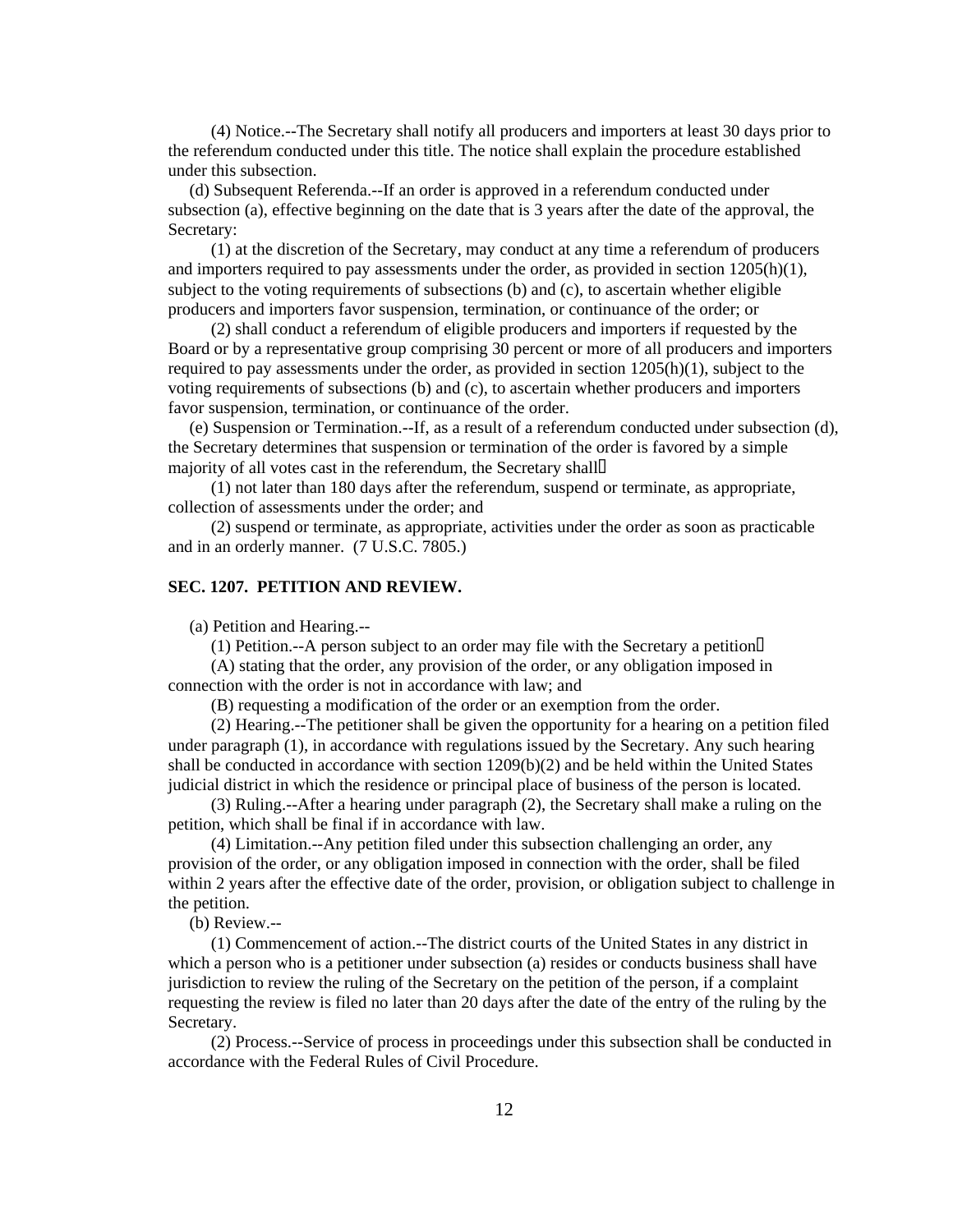(3) Remand.--If the court in a proceeding under this subsection determines that the ruling of the Secretary on the petition of the person is not in accordance with law, the court shall remand the matter to the Secretary with directions:

(A) to make such ruling as the court shall determine to be in accordance with law; or

(B) to take such further action as, in the opinion of the court, the law requires.

 (c) Enforcement.--The pendency of proceedings instituted under this section shall not impede, hinder, or delay the Attorney General or the Secretary from obtaining relief under section 1208. (7 U.S.C. 7806.)

### **SEC. 1208. ENFORCEMENT.**

 (a) Jurisdiction.--A district court of the United States shall have jurisdiction to enforce, and to prevent and restrain any person from violating, this title or an order or regulation issued by the Secretary under this title.

 (b) Referral to Attorney General.--A civil action brought under subsection (a) shall be referred to the Attorney General for appropriate action, except that the Secretary is not required to refer to the Attorney General a violation of this title, or an order or regulation issued under this title, if the Secretary believes that the administration and enforcement of this title would be adequately served by administrative action under subsection (c) or suitable written notice or warning to the person who committed or is committing the violation.

(c) Civil Penalties and Orders.--

(1) Civil penalties.--

 (A) In general.--A person who violates a provision of this title, or an order or regulation issued by the Secretary under this title, or who fails or refuses to pay, collect, or remit any assessment or fee required of the person under an order or regulation issued under this title, may be assessed by the Secretary:

(i) a civil penalty of not less than \$1,000 nor more than \$10,000 for each violation; and

 (ii) in the case of a willful failure to remit an assessment as required by an order or regulation, an additional penalty equal to the amount of the assessment.

(B) Separate offenses.--Each violation shall be a separate offense.

 (2) Cease and desist orders.--In addition to or in lieu of a civil penalty under paragraph (1), the Secretary may issue an order requiring a person to cease and desist from continuing a violation of this title, or an order or regulation issued under this title.

 (3) Notice and hearing.--No penalty shall be assessed, or cease and desist order issued, by the Secretary under this subsection unless the Secretary gives the person against whom the penalty is assessed or the order is issued notice and opportunity for a hearing before the Secretary with respect to the violation. Any such hearing shall be conducted in accordance with section 1209(b)(2) and shall be held within the United States judicial district in which the residence or principal place of business of the person is located.

 (4) Finality.--The penalty assessed or cease and desist order issued under this subsection shall be final and conclusive unless the person against whom the penalty is assessed or the order is issued files an appeal with the appropriate district court of the United States in accordance with subsection (d).

(d) Review by District Court.--

(1) Commencement of action.--

 (A) In general.--Any person against whom a violation is found and a civil penalty is assessed or a cease and desist order is issued under subsection (c) may obtain review of the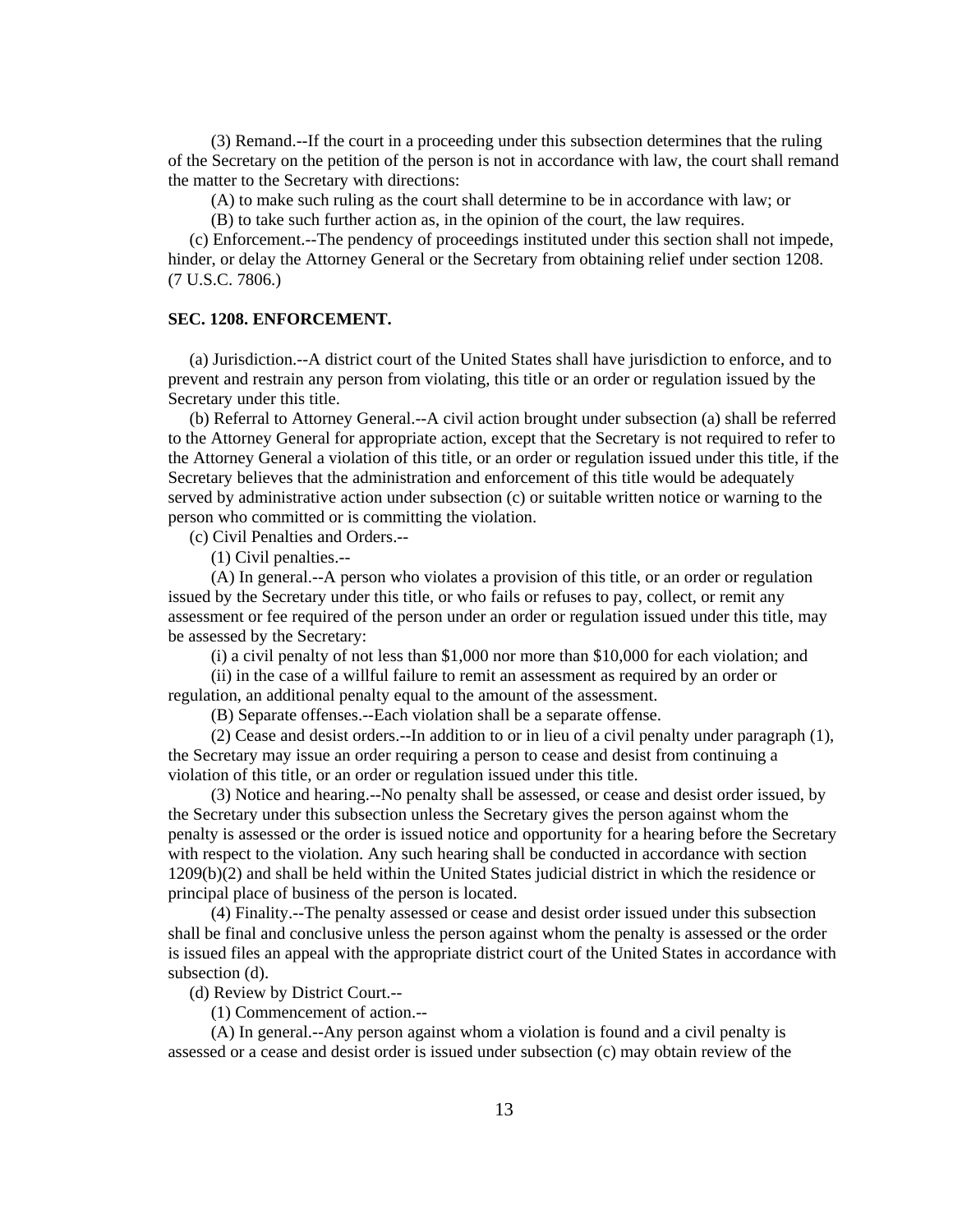penalty or order by, within the 30-day period beginning on the date the penalty is assessed or the order is issued:

 (i) filing a notice of appeal in the district court of the United States for the district in which the person resides or conducts business, or in the United States District Court for the District of Columbia; and

(ii) sending a copy of the notice by certified mail to the Secretary.

 (B) Copy of record.--The Secretary shall promptly file in the court a certified copy of the record on which the Secretary found that the person had committed a violation.

 (2) Standard of review.--A finding of the Secretary shall be set aside under this subsection only if the finding is found to be unsupported by substantial evidence.

(e) Failure To Obey an Order.--

 (1) In general.--A person who fails to obey a cease and desist order issued under subsection (c) after the order has become final and unappealable, or after the appropriate United States district court had entered a final judgment in favor of the Secretary of not more than \$10,000 for each offense, after opportunity for a hearing and for judicial review under the procedures specified in subsections (c) and (d).

 (2) Separate violations.--Each day during which the person fails to obey an order described in paragraph (1) shall be considered as a separate violation of the order.

(f) Failure To Pay a Penalty.--

 (1) In general.--If a person fails to pay a civil penalty assessed under subsection (c) or (e) after the penalty has become final and unappealable, or after the appropriate United States district court has entered final judgment in favor of the Secretary, the Secretary shall refer the matter to the Attorney General for recovery of the amount assessed in any United States district court in which the person resides or conducts business.

 (2) Scope of review.--In an action by the Attorney General under paragraph (1), the validity and appropriateness of a civil penalty shall not be subject to review.

 (g) Additional Remedies.--The remedies provided in this title shall be in addition to, and not exclusive of, other remedies that may be available. (7 U.S.C. 7807.)

# **SEC. 1209. INVESTIGATIONS AND POWER TO SUBPOENA.**

 (a) Investigations.--The Secretary may conduct such investigations as the Secretary considers necessary for the effective administration of this title, or to determine whether any person has engaged or is engaging in any act that constitutes a violation of this title or any order or regulation issued under this title.

(b) Subpoenas, Oaths, and Affirmations.--

 (1) Investigations.--For the purpose of conducting an investigation under subsection (a), the Secretary may administer oaths and affirmations, subpoena witnesses, compel the attendance of witnesses, take evidence, and require the production of any records that are relevant to the inquiry. The production of the records may be required from any place in the United States.

 (2) Administrative hearings.--For the purpose of an administrative hearing held under section  $1207(a)(2)$  or  $1208(c)(3)$ , the presiding officer may administer oaths and affirmations, subpoena witnesses, compel the attendance of witnesses, take evidence, and require the production of any records that are relevant to the inquiry. The attendance of witnesses and the production of the records may be required from any place in the United States.

(c) Aid of Courts.--

 (1) In general.--In the case of contumacy by, or refusal to obey a subpoena issued under subsection (b) to, any person, the Secretary may invoke the aid of any court of the United States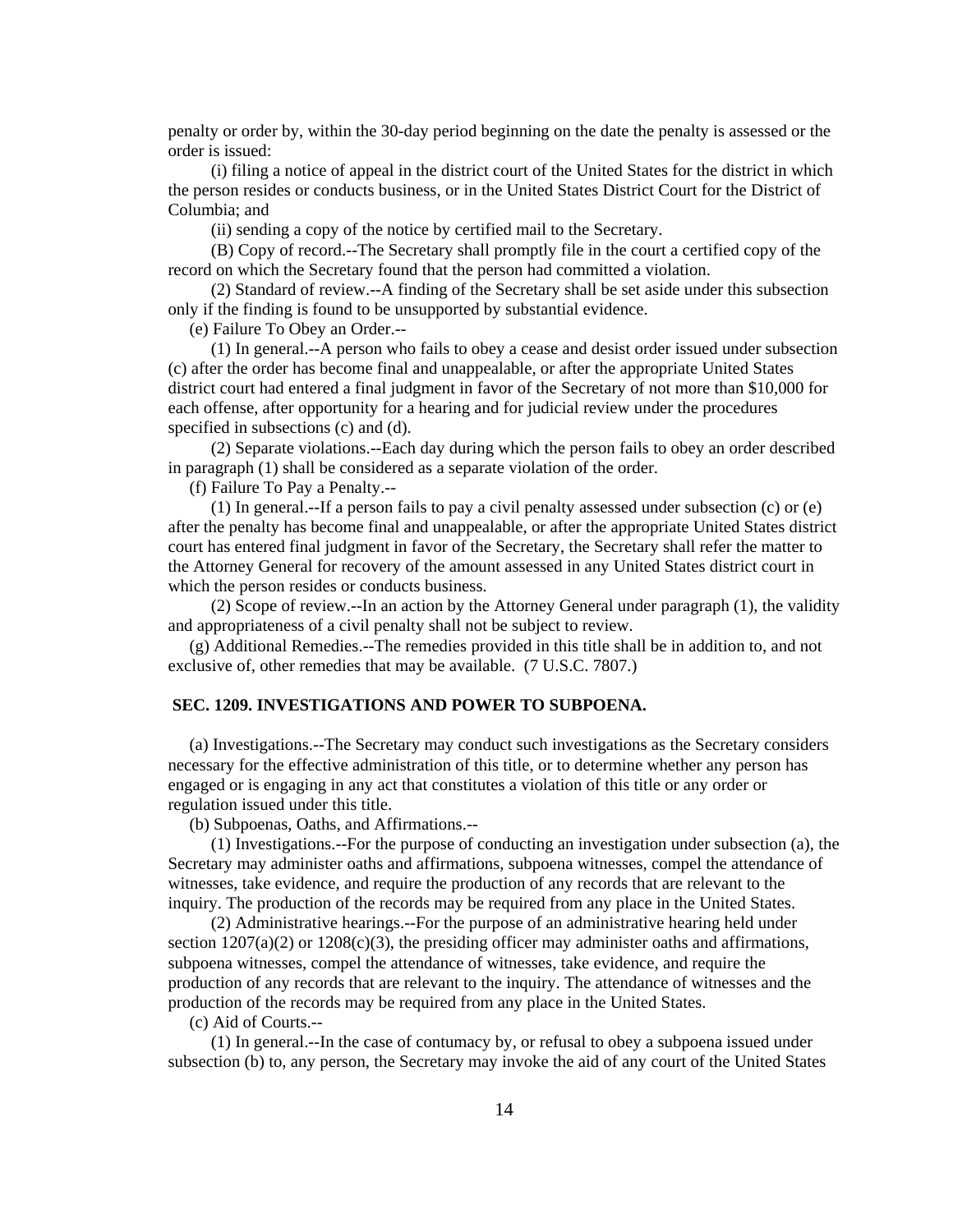within the jurisdiction of which the investigation or proceeding is conducted, or where the person resides or conducts business, in order to enforce a subpoena issued under subsection (b).

 (2) Order.--The court may issue an order requiring the person referred to in paragraph (1) to comply with a subpoena referred to in paragraph (1).

 (3) Failure to obey.--Any failure to obey the order of the court may be punished by the court as a contempt of court.

 (4) Process.--Process in any proceeding under this subsection may be served in the United States judicial district in which the person being proceeded against resides or conducts business, or wherever the person may be found. (7 U.S.C. 7808.)

### **SEC. 1210. CONFIDENTIALITY.**

 (a) Prohibition.--No information regarding names of voters or how a person voted in a referendum conducted under this title shall be made public.

 (b) Penalty.--Any person who knowingly violates subsection (a) or the confidentiality terms of an order, as described in section 1205(m)(2), shall be subject to a fine of not less that \$1,000 nor more than \$10,000 or to imprisonment for not more than 1 year, or both. If the person is an officer or employee of the Department of Agriculture or the Board, the person shall be removed from office.

 (c) Additional Prohibition.--No information obtained under this title may be made available to any agency or officer of the Federal Government for any purpose other than the implementation of this title or an investigatory or enforcement action necessary for the implementation of this title.

 (d) Withholding Information From Congress Prohibited.--Nothing in this title shall be construed to authorize the withholding of information from Congress. (7 U.S.C. 7809.)

#### **SEC. 1211. AUTHORITY FOR SECRETARY TO SUSPEND OR TERMINATE ORDER.**

 (a) Grounds for Suspension or Termination.--If the Secretary finds that an order, or any provision of the order, obstructs or does not tend to effectuate the policy of this title specified in section 1202(b), the Secretary shall terminate or suspend the operation of the order or provision under such terms as the Secretary determines are appropriate.

 (b) Effect of Lack of Approval of Order.--If, as a result of a referendum, the Secretary determines that the order is not approved, the Secretary shall, within 180 days after making the determination, suspend, or terminate, as appropriate, collection of assessments under he order, and suspend or terminate, as appropriate, activities under the order in an orderly manner as soon as possible. (7 U.S.C. 7810.)

## **SEC. 1212. RULES OF CONSTRUCTION.**

 (a) Termination or Suspension Not an Order.--The termination or suspension of an order, or a provision of an order, shall not be considered an order under the meaning of this title.

(b) Rights.--This title:

 (1) may not be construed to provide for control of production or otherwise limit the right of individual Hass avocado growers, handlers and importers to produce, handle, or import Hass avocados; and

 (2) shall be construed to treat all persons producing, handling, and importing Hass avocados fairly and to implement any order in an equitable manner.